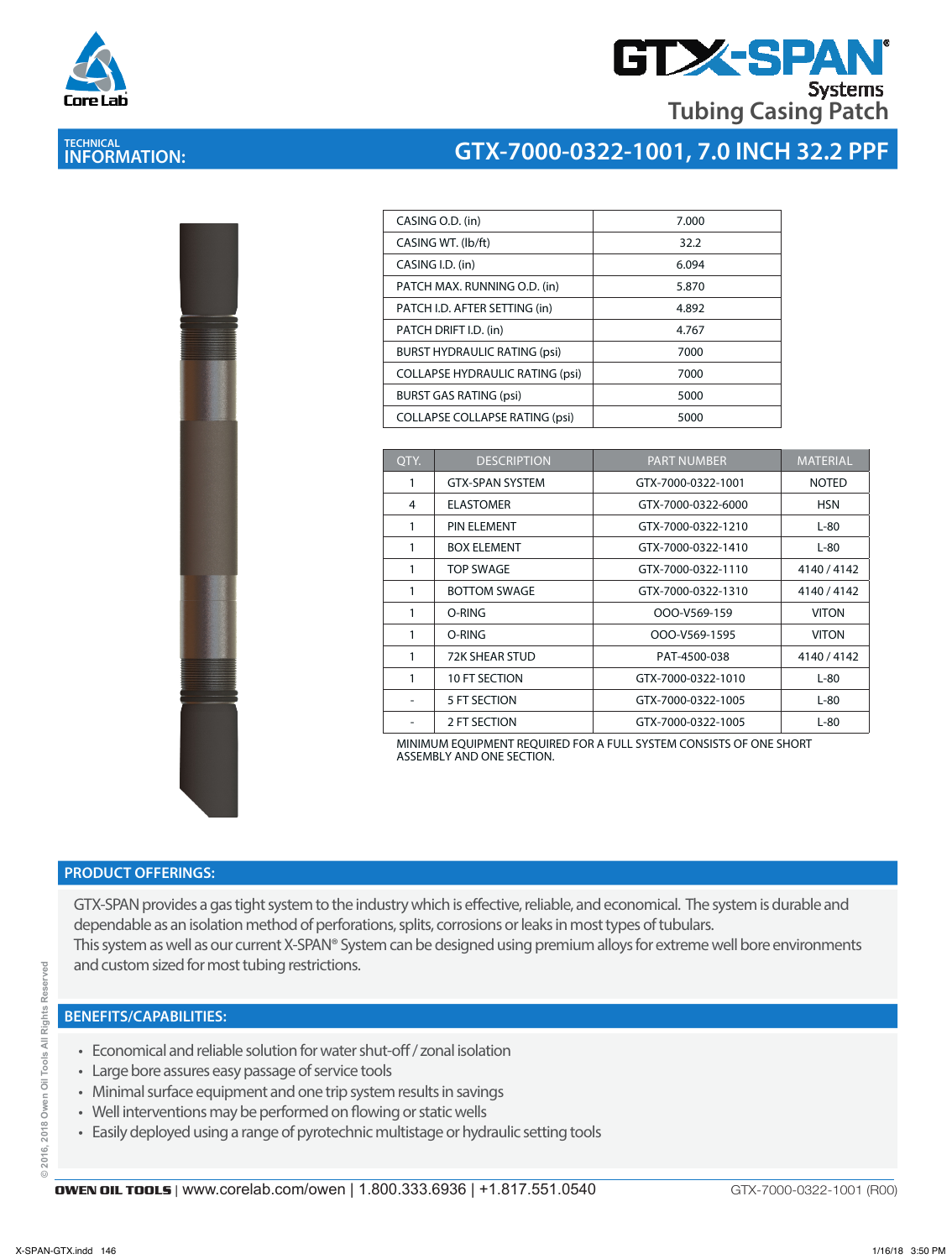

# **GTX-SPAN Tubing Casing Patch**

## **TECHNICAL INFORMATION:**

# <sup>C</sup> **GTX-7000-0322-1001, 7.0 INCH 32.2 PPF**



| CASING O.D. (in)                       | 7.000 |
|----------------------------------------|-------|
| CASING WT. (Ib/ft)                     | 32.2  |
| CASING I.D. (in)                       | 6.094 |
| PATCH MAX. RUNNING O.D. (in)           | 5.870 |
| PATCH I.D. AFTER SETTING (in)          | 4.892 |
| PATCH DRIFT I.D. (in)                  | 4.767 |
| <b>BURST HYDRAULIC RATING (psi)</b>    | 7000  |
| <b>COLLAPSE HYDRAULIC RATING (psi)</b> | 7000  |
| <b>BURST GAS RATING (psi)</b>          | 5000  |
| <b>COLLAPSE COLLAPSE RATING (psi)</b>  | 5000  |

|           | 04.892            | QTY.         | <b>DESCRIPTION</b>                     | <b>PART NUMBER</b> | <b>MATERIAL</b> |
|-----------|-------------------|--------------|----------------------------------------|--------------------|-----------------|
|           |                   | 4            | <b>ELASTOMER</b>                       | GTX-7000-0322-6000 | <b>HSN</b>      |
|           |                   | $\mathbf{1}$ | PIN ELEMENT                            | GTX-7000-0322-1210 | $L-80$          |
|           |                   | $\mathbf{1}$ | <b>BOX ELEMENT</b>                     | GTX-7000-0322-1410 | $L-80$          |
|           |                   | $\mathbf{1}$ | <b>TOP SWAGE</b>                       | GTX-7000-0322-1110 | 4140/4142       |
|           |                   | $\mathbf{1}$ | <b>BOTTOM SWAGE</b>                    | GTX-7000-0322-1310 | 4140/4142       |
|           |                   | $N+1$        | O-RING                                 | OOO-V569-159       | <b>VITON</b>    |
|           | $- 0.500$         | $N+1$        | O-RING                                 | OOO-V569-1595      | <b>VITON</b>    |
| 120.00    |                   | $\mathbf{1}$ | 72K SHEAR STUD                         | PAT-4500-038       | 4140 / 4142     |
|           |                   | $\mathbf{1}$ | SET SCREW 1/4 INCH X 20 TPI, 5/16 INCH | PUR-0501-030       | <b>ALLOY</b>    |
|           |                   | N            | 10 FT SECTION                          | GTX-7000-0322-1010 | $L-80$          |
|           | 04.892            | $\mathbf{1}$ | <b>SLEEVE NUT</b>                      | SET-3250-120       | 4130/4140       |
|           |                   | $\mathbf{1}$ | SLEEVE LOCK NUT                        | SET-3250-121       | 4130/4140       |
|           |                   | $\mathbf{1}$ | SETTING SLEEVE                         | SET-3250-383       | N/A             |
|           |                   | $\mathbf{1}$ | <b>QUICK CHANGE ROD</b>                | SET-3250-130       | 4130/4140       |
|           |                   | $\mathbf{1}$ | QUICK CHANGE NUT                       | SET-3250-131       | 4130/4140       |
|           |                   | $\mathbf{1}$ | <b>LOCK NUT</b>                        | SET-3500-025       | 1213/1215       |
|           | 04.892            | $\mathbf{1}$ | TOP ADAPTER ROD                        | SET-3250-132       | 4130/4140       |
|           |                   | $N+1$        | ROD TANDEM CONNECTOR                   | SET-3250-133       | 4130/4140       |
| $10.00 -$ | $\emptyset$ 5.870 | N            | 10 FT. ROD                             | SET-3250-134       | 4130/4140       |
|           |                   | OPT          | 5 FT. ROD                              | SET-3250-135       | 4130/4140       |
|           |                   | $\mathbf{1}$ | <b>BOTTOM ROD EXTENDED</b>             | SET-3250-136L      | 4130/4140       |
|           |                   | $\mathbf{1}$ | <b>COLLET ASSEMBLY</b>                 | SET-3250-322       | <b>NOTED</b>    |
|           | 04.892            | $\mathbf{1}$ | <b>COLLET END SUB</b>                  | SET-3250-321       | 4140 / 4142     |
|           |                   | $\mathbf{1}$ | <b>COLLET BODY</b>                     | SET-3250-320       | 4140/4142       |
| 9.76      |                   | $\mathbf{1}$ | <b>COLLET SUPPORT</b>                  | SET-3250-323       | 4140/4142       |
|           |                   | N            | <b>ROD SUPPORT</b>                     | SET-3250-296       | <b>ALUMINUM</b> |

MINIMUM EQUIPMENT REQUIRED FOR 10 FT. SYSTEM

© 2016, 2018 Owen Oil Tools All Rights Reserved **© 2016, 2018 Owen Oil Tools All Rights Reserved**